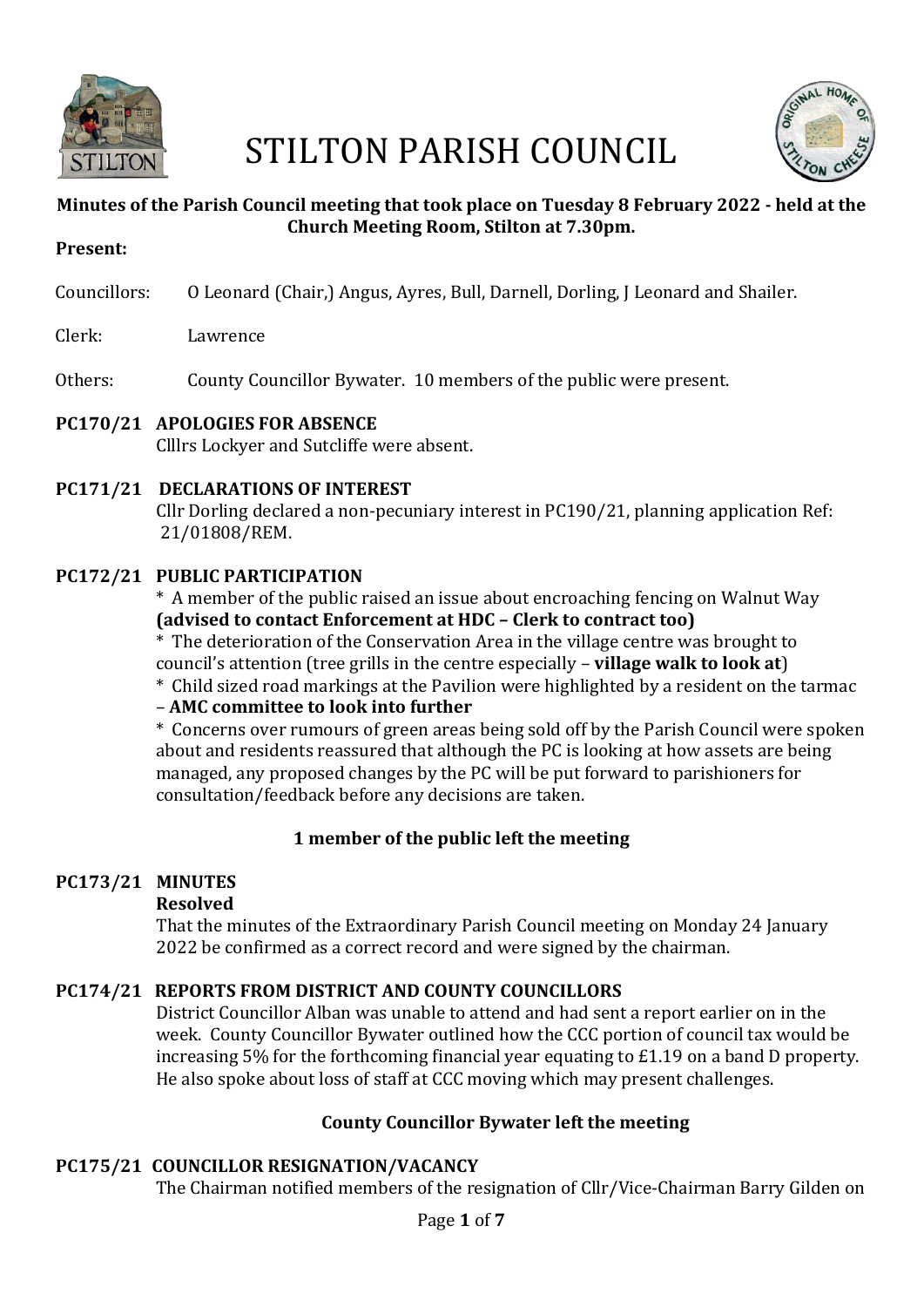31/01/22. Cllr Shailer detailed how Cllr Gilden was much respected for his willingness to do all he could to support Stilton Village. Members discussed filling the position of Vice-Chairman or leaving vacant until the Annual Meeting of the Parish Council in May 2022 and whether to advertise for the councillor vacancy or leave vacant until the Parish Council elections in May 2022.

#### **Resolved**

**PC175/21.1** The Parish Council resolves to thank Cllr Gilden for his unfailing Commitment to the work of the Parish Council and in particular his work to establish the Stilton War Memorial and his positive contribution to the success of the Play Park Project – Clerk to draw up a letter to be countersigned by all SPC councillors **PC175/21.2** The position of Vice-Chairman to remain vacant until May 2022 **PC175/21.3** Clerk to advertise for the councillor vacancy with a closing date of 1<sup>st</sup> March 2022 and co-option to take place at the PC meeting on 8 March 2022.

#### **PC176/21 FINANCIAL REPORT**

The Clerk/RFO provided the bank reconciliation for January, February's wage report and the cash book summery (previously circulated – amended to include Phase 2 Play provision of £469.03), detailed a  $03$  VAT return of £11,692.29 returned to the PC, income of  $E487.59$  from EON (solar panels – Pavilion) alongside a refund of  $E79.96$ from Zurich Insurance against the new policy.

#### **Resolved**

Expenditure for February was approved (see below).

| To:                   | Reason:                                | Amount:    | <b>Authorised Ref:</b> |
|-----------------------|----------------------------------------|------------|------------------------|
| Fergusons             | Village Maintenance                    | 1,709.60   | OSA1906,s.164          |
| Businesswatch         | Alarm/CCTV monthly maintenance         | 126.03     | LGA76,s.19             |
|                       | Clerk, Pav Administrator, Caretaker    |            |                        |
| <b>Staff wages</b>    | salaries                               | 2,197.44   | LGA72,s.112            |
| <b>HMRC</b>           | Employee tax/NI and employer NI        | 309.67     | LGA72,s.112            |
| <b>NEST</b>           | Employee/employer pension contribution | 52.55      | LGA72,s.112            |
| <b>Working Turf</b>   | Pitch maintenance                      | 894.84     | PHA1875, s. 164        |
| <b>EON</b>            | <b>Pavilion Electricity</b>            | 164.38     | LGA76,s.19             |
| <b>EON</b>            | <b>Pavilion Gas</b>                    | <b>TBC</b> | LGA76, s.19            |
| <b>BT</b>             | Pavilion broadband                     | 16.07      | LGA76, s.19            |
| EE.                   | Staff mobile - Pavilion                | 10.03      | LGA76,s19              |
| Julie Thompson        | Pavilion cleaning - December           | 120.00     | LGA76, s.19            |
| Jodie-Rose Gooch      | Pavilion cleaning - November           | 45.00      | LGA76, s.19            |
| <b>IONOS</b>          | Website hosting/emails                 | 16.79      | LGA72,s.111            |
| <b>Barclays</b>       | Account charges                        | 13.00      | LGA72,s.151            |
| <b>PLWB</b>           | Parish Room Loan                       | 4310.12    | LGA72, s.111           |
| <b>Business Waste</b> | Pavilion bin emptying                  | 36.50      | LGA76, s.19            |
| SPC credit card       | <b>Virtual Landline</b>                | 7.96       | LGA72, s.111           |
| SPC credit card       | <b>Stamps</b>                          | 10.20      | LGA72, s.111           |
| SPC credit card       | Timpson - Plaques - PPP                | 54.50      | LGA72, s.111           |
| SPC credit card       | Amazon - sticky tape                   | 4.69       | LGA72, s.111           |
| John Griffin          | Conifer removal - Churchyard           | 810.00     | LGA72, s.111           |
| SPC credit card       | Amazon - laminating wallets            | 8.26       | LGA72, s.111           |
| SPC credit card       | Amazon - bin bags (Pavilion)           | 11.00      | LGA72, s.111           |
| <b>Church Meeting</b> | Room hire for Feb meeting              | 10.00      | LGA72, s.111           |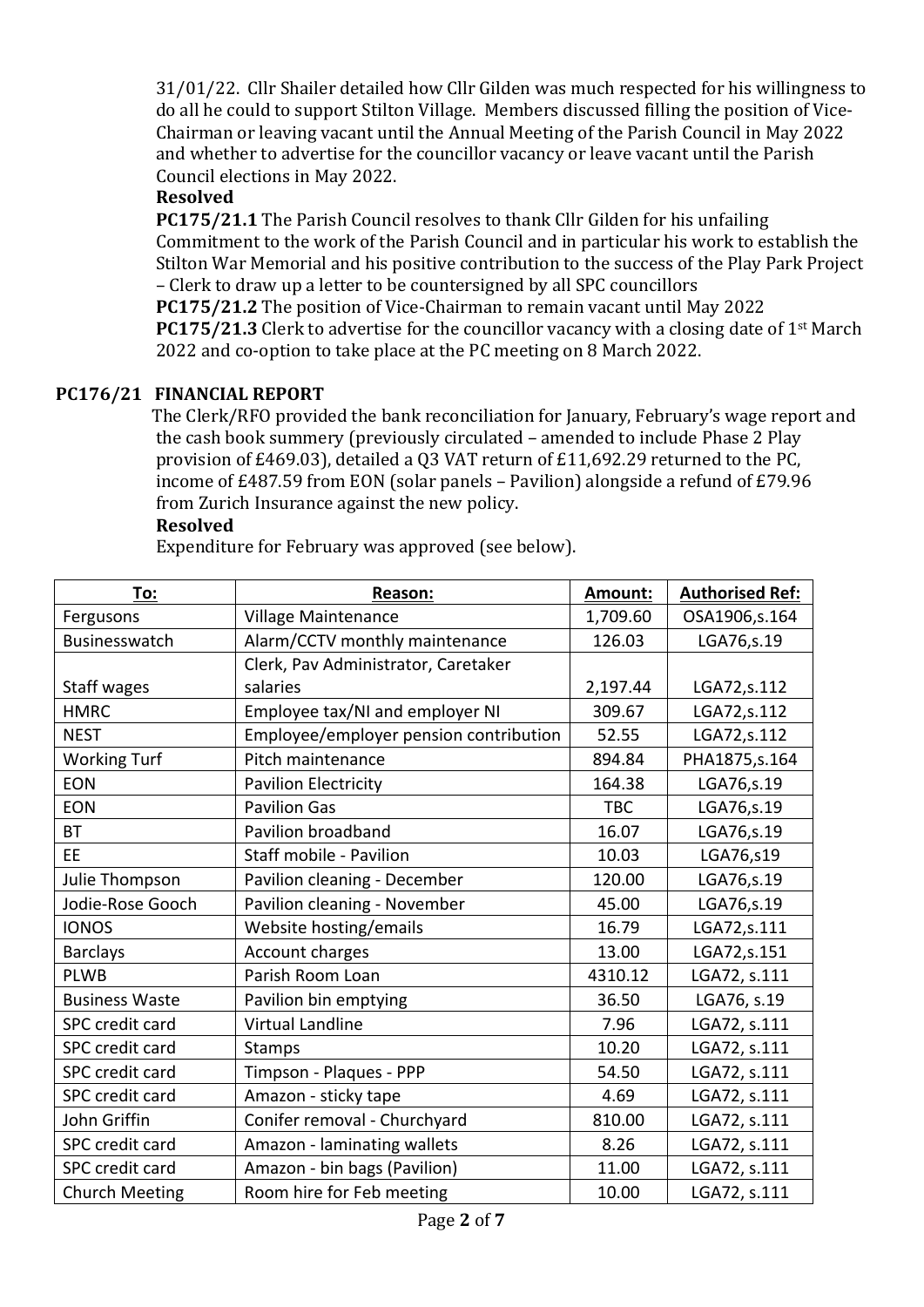| Room          |                       |           |              |
|---------------|-----------------------|-----------|--------------|
| Julie Gillies | Printer Ink           | 23.95     | LGA72, s.111 |
|               | <b>Monthly total:</b> | 10,962.58 | LGA72, s.111 |

## PC177/21 FINANCE, GENERAL PURPOSE AND COMMUNICATION COMMITTEE

In the absence of a January Q3 meeting due to Covid concerns, council received a report outlining Q3 of the financial year 21/22, reviewed the budget position and budget allocation for the remainder of the financial year.

#### **Resolved**

Chairman of the FGPC checked and signed the previous quarter's bank reconciliations and bank statements.

## **A member of the public left the meeting**

#### **PC178/21 PAVILION INFRASTRUCTURE IMPROVEMENTS PROJECT – CIL GRANT**

Clerk detailed the payment of  $E9,770.09$  from HDC for the completion of the project. Members acknowledged the  $20\%$  PC contribution of  $£4,638.00$  and considered publicising the completion.

 **Resolved**

**PC178/21.1** £4,638.00 to be moved from the Capital account to the Current account **PC178/21.2** Clerk to add the above details alongside photographs to SPC's website and social media thanking HDC (in line with the contract) and those who worked on the project

**PC178/21.3** Clerk to send Cllr Angus the CIL contract.

#### **PC179/21 PAVILION PLAY PARK PROJECT – CCC COMMUNITY GRANT**

Clerk detailed the final project cost of  $E62,038.58$ , considered publicizing the completion and thanking those who were involved.

 **Resolved**

**PC179/21.1** Clerk to circulate full breakdown of PP costs to all councillors **PC179/21.2** Clerk to add the above detail alongside photographs to SPC's website and social media

**PC179/23** The Parish Council to thank the many non-councillor residents who contributed to the Play Park Project, especially those who served on the Working Group and Sub-committee for Children's and Youth's Amenities raising funds and planning for the Play Park by writing a letter (to be signed to all councillors) and invite all who contributed to the Annual Meeting of the Parish Council in May.

## **PC180/21 PURCHASE OF GALA CLOSE OPEN LAND**

Cllr O Leonard updated on the re-drafted business plan in preparation for members to agree to purchase Gala Close Open land from Jelson Homes as an asset for the village at the March 2022 Parish Council meeting.

#### **Resolved**

Proposed business plan to be circulated after contact made with Roger Taylor (solicitor), enabling it to be finalised.

#### **Cllrs Bull and Darnell declared an interest in PC181/21 as YES members**

#### **PC181/21 COMMUNITY GROUP - YES**

Cllr Darnell detailed funds raised from the Christmas Draw on 27/11/21 (PC148/21) and council acknowledged a cheque received for £469.04. Cllr Darnell informed that funds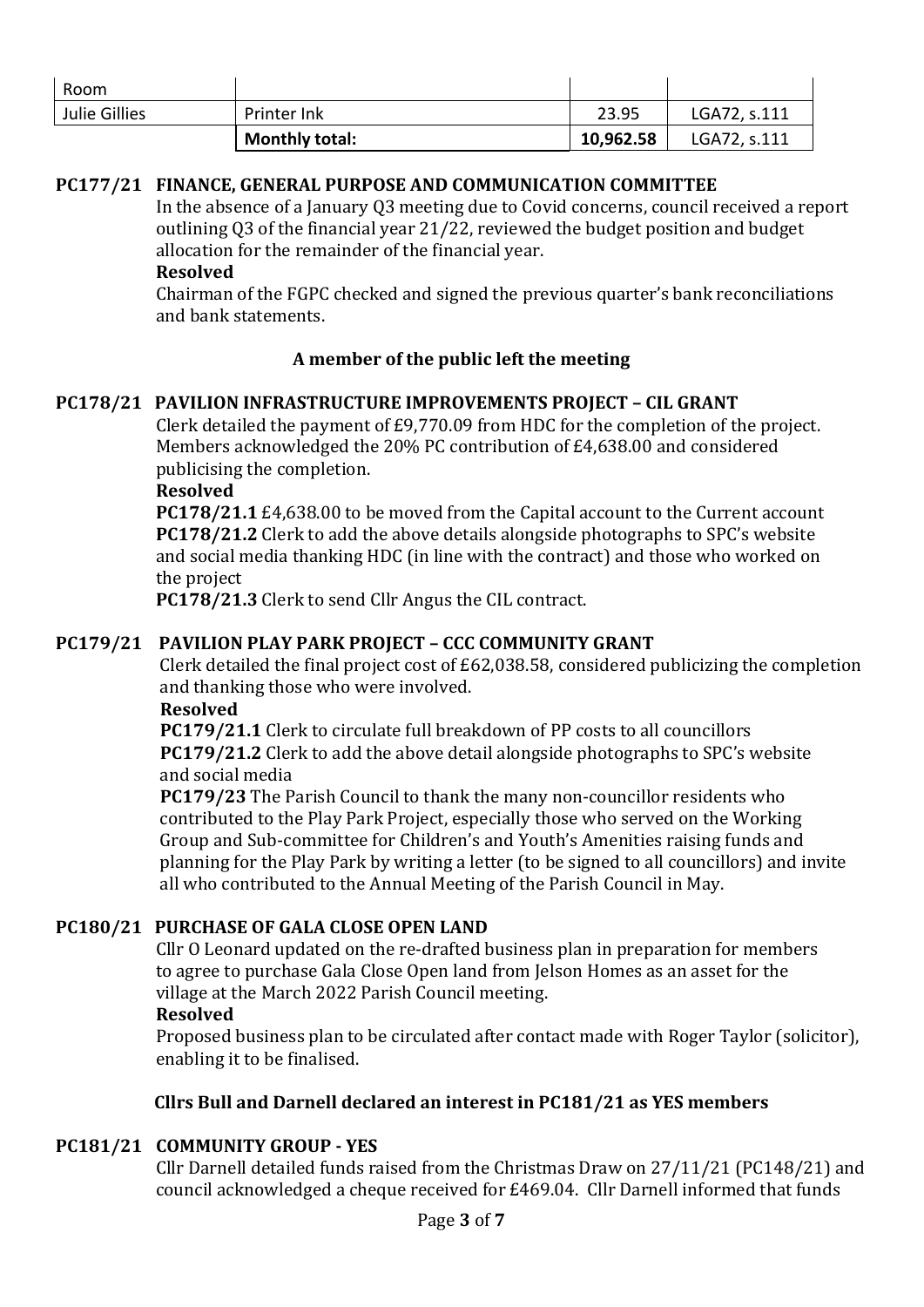raised from the Christmas Fair on  $27/11/21$  of approx. £2,300, alongside sponsorship from Bellway of  $£1,500$  gave a total of  $£3,778.10$  before Christmas Draw monies were deducted (the PC have been notified by YES that they are holding the funds securely  $-$ PC66/21.5). YES have subsequently contributed  $£218.75$  to fund half the purchase price of the new outdoor table tennis table. Further plans for the proceeds were outlined.

Cllr Darnell then updated on communication with Bellway regarding the new play area (PC148/21) and confirmed use of her YES email address (alongside phone calls) to communicate with Bellway re the  $£1,500$  Christmas Fair sponsorship to provide clear evidence that the donation sought was to the YES group and not the Parish Council.

The Chairman of YES, Ian Parmenter, outlined Young People Engagement Stilton (YES) to Council and confirmed their status as a Community Group (not a Charity). Members forwarded questions in light of the PC being unaware of the existence of the YES group prior to the week following the Christmas Fair. Confusion on social media regarding the  $£1,500$  donation from Bellway was highlighted. How to work alongside the new community group was then discussed.

#### **Resolved**

**PC181/21.1** Cllr Bull to forward the constitution to all members

**PC181/21.2** Clerk to determine the location of a grant previously applied for by YES that is held by the Parish Council (provide update at the March meeting)

**PC181/21.3** YES to be provided with complementary use of the Pavilion to hold an initial public meeting (which will be advertised in next month's SCAN).

## **PC182/21 WORKING GROUPS**

Members considered the need for a Children's and Youth's Phase 2 Working Group (PC68/21.6), discussed the need for a Working Group for community engagement and Cllr Angus reported to members on the informal asset meeting held in January. **Resolved**

**PC182/21.1** In light of the formation of YES, it was felt it was not necessary to have a Children's and Youth's Phase 2 Working Group

**PC182/21.2** Council decided to wait to create a Working Group for Community Engagement until after the May elections

**PC182/21.3** Further discussions on PC assets to be addressed within the forthcoming Neighbourhood Plan to enable resident participation.

#### PC183/21 MAINTENANCE

The clerk outlined a quote for painting of the toilet in the Parish Room and Cllr Angus detailed quotes to hire a mobile tower to allow the Pavilion sign to be erected Council. An issue with the Pavilion cesspool alarm was discussed. The clerk informed no quote for a heater/double socket in the Pavilion plant room (and RCD works) had been received and reported on a quote for carpet cleaning at the Pavilion. **Resolved**

#### **PC183/21.1** Wayne Arthur approved to carry out the painting works at the Parish Room for £205.00 (budgeted) **– all in favour**

**PC183/21.2** Cllr Shailer to contact PECS re a quote to erect the Pavilion sign **PC183/21.3** Clerk to speak to Wayne Arthur re a quote to erect the Pavilion sign **PC183/21.4** Pavilion Administrator to contact Binders re a quote for the cesspool alarm (Cllr J Leonard to forward contact details)

**PC183/21.5** Cllr Shailer to forward details of an electrician to the clerk to receive another quote for Pavilion electrical work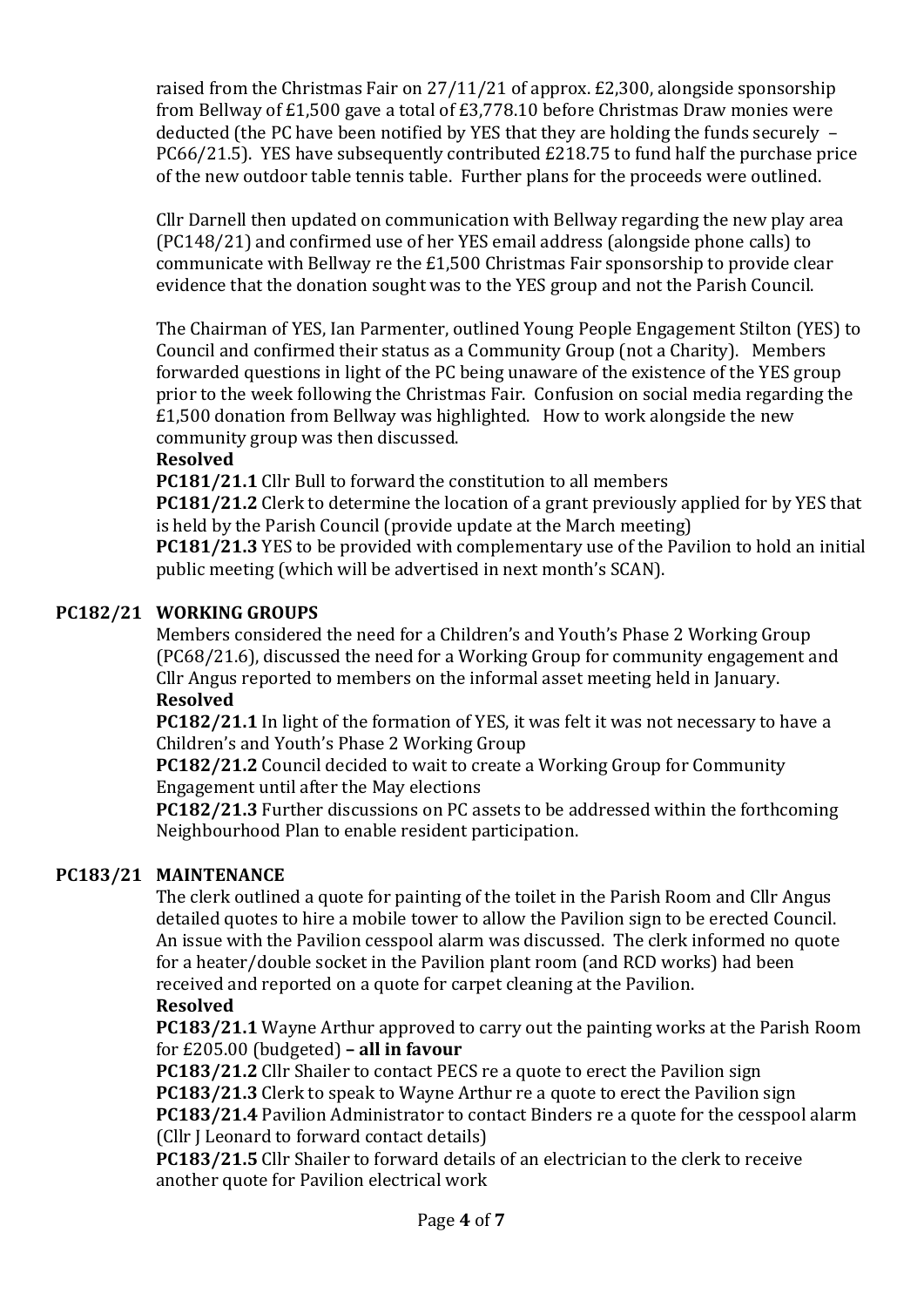**PC183/21.6** A budget of £1,200 was approved for the electrical work (RCD/heater in plant room) **– all in favour**

**PC183/21.7** Carpet cleaning for £80 at the Pavilion approved (to be paid for out of the Pavilion cleaning budget) **– all in favour.** 

## **PC184/21 HUMAN RESOURCES, POLICIES AND PROCEDURES COMMITTEE**

The chairman of the committee briefed members on the meeting that took place on  $31/01/22$  including staff appraisals (to take place on  $01/03/22$ ), councillor training and policies. 

## **3** members of the public left the meeting

## **PC185/21 QUEEN'S PLATINUM JUBILEE**

Cllr Dorling updated members on the Queen's Platinum Jubilee meeting held in January, the clerk outlined a quote for bunting and updated on grant opportunities for the Jubilee - none appropriate. Parish Council discussed purchasing a bench for the Jubilee and the forthcoming meeting on Saturday  $(12/02/22$  at the Pavilion at 10am).  **Resolved**

**PC185/21.1** Council approved a bunting purchase from Cotton Bunting for £535 + VAT- **all in favour**

**PC185/21.2** Members to discuss purchasing commemorative mugs at the March meeting **PC185/21.3** Members approved a spend of up to £1,127.74 (from CIL funds) for a bench to commemorate the Platinum Jubilee (actual bench to be determined at the meeting on 12/02/22) **– all in favour**

**PC185/21.4** Cllr Shailer to feed back to council at the March meeting re Jubilee flags.

## **PC186/21 PARISH COUNCIL COMUNICATION**

Cllr Bull stood down from the Editorial Working Group and council decided how SCAN contributions are to be agreed. Members discussed if individual councillors should be named on publicity when carrying out tasks for the PC

#### **Resolved**

**PC186/21.1** Cllr Ayres joined the Editorial WG alongside Cllrs O Leonard and Dorling **PC186/21.2** SCAN editorial to be decided by a majority within the Editorial WG and sent to the clerk for forwarding (after soliciting members for content to be added) **PC186/21.3** Clerk to draw up the Terms of Reference for the Editorial WG and present

for approval at the March PC meeting **PC186/21.4** Individual councillors to be named (discretionary) on social media and to be consulted if named in SCAN prior to publication

**PC186/21.5** Content for a village leaflet (PC127/21.8) to be deferred until after the Jubilee meeting on 12/02/22.

## PC187/21 NEIGHBOURHOOD PLAN/COMMUNITY ENGAGEMENT

Council discussed a strategy for moving forward regarding the Neighbourhood Plan. **Resolved**

To be reconsidered after the elections in May 2022.

## **Members agreed to extend the meeting by 30 minutes as it was approaching 10pm**

## **PC188/21 CLERK'S REPORT**

The clerk outlined the need to revise the Complaints Policy and Complaints Procedure/method for dealing with Councillor Code of Conduct complaints, reported on the defibrillators and sought approval for 2 high chairs for the Pavilion at a cost of  $£54.95$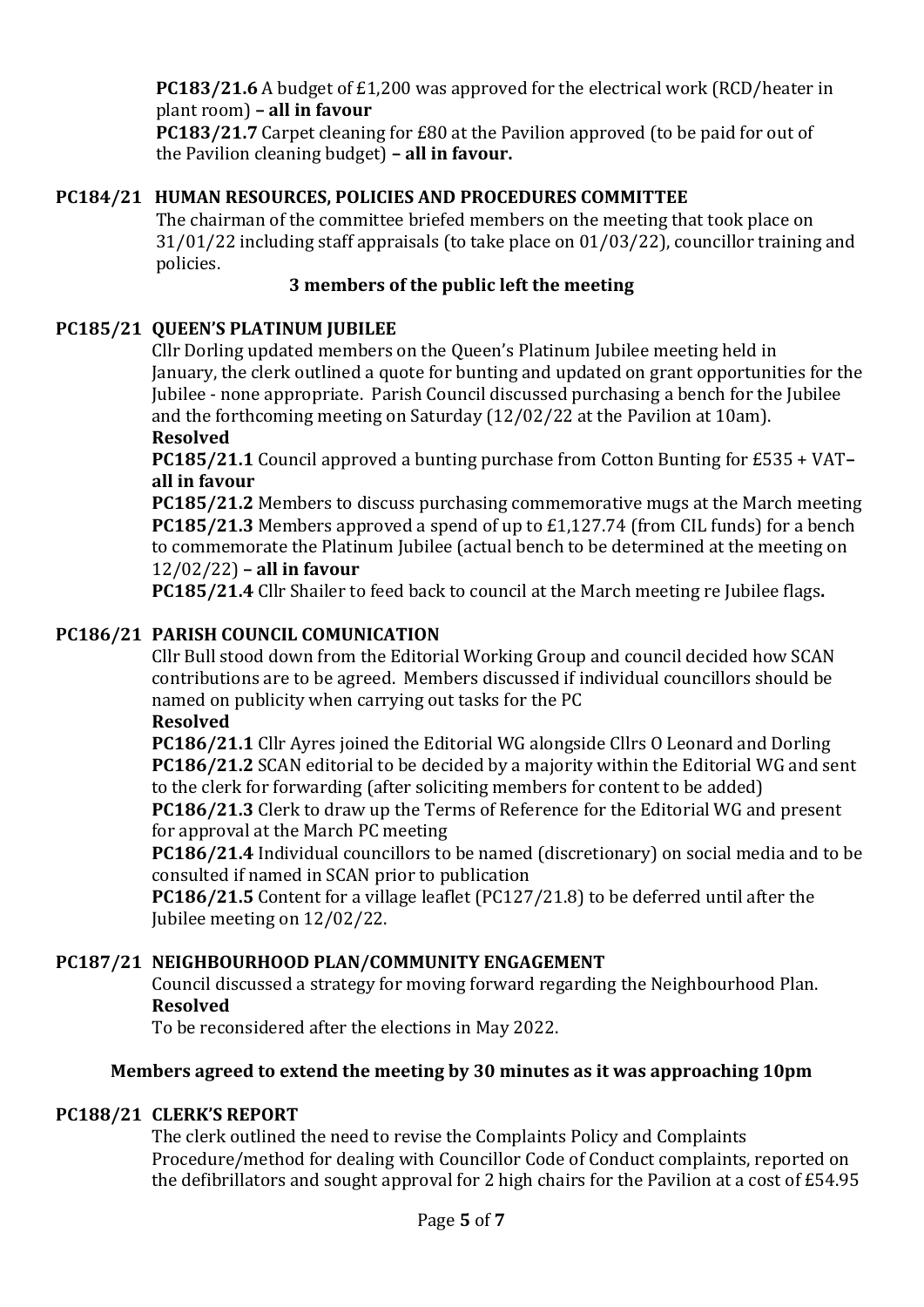each – total cost of  $£109.90$  (budget – increase in non-regular bookings at the Pavilion).  **Resolved**

**PC188/21.1** Clerk to forward a revised Complaints Procedure to members for adoption at the March 21 meeting

**PC188/21.2** The defibrillator to be positioned in the telephone box

**PC188/21.3** Community Heartbeat Trust to install the defibrillators at £200 each – all in  **favour**

**PC188/21.3** Awareness session from the CHBT to be booked - £175 – all in favour **PC188/21.4** The Parish Council to purchase 2 defibrillators (for the Telephone Box and Pavilion) – contributions from residents to be detailed when received – all in favour **PC188/21.5** Council approved a £109.90 spend on 2 high chairs for the Pavilion – all in favour.

## PC189/21 CORRESPONDENCE

# **Resolved**

a) TLC needed at the Garden of Remembrance – **PC will have a look on the village walk** b) Residents concerns over rumours of green areas being sold off by the Parish Council – **addressed** in PC172/21

c) Anti-social behaviour around the Pavilion – **anti-social behavior to be reported to the police** 

d) An idea for child-sized road markings at the Pavilion – **addressed in PC172/21** 

e) Potential doctors surgery as a all purpose building – **no planning application in yet** f) Tree maintenance works in Barn Close – Clerk to feedback from the tree surgeon and provide a quote for the suggested works – council to approve works before nesting season (if agreed) – **council approved work up to £500 by JP Griffen to cut** 

## **back the Barn Close trees – all in favour**

g) The need for tree works on Elm Close – **owner by Yelcon (non PC trees)** 

h) Concerns about trees/hedges on Cooper Thornhill Road – **council have no plans to cut back the trees/hedge**

i) Twinning involvement in the Queen's Platinum Jubilee – **addressed in PC172/21.** 

# **Members agreed to extend the meeting by 10 minutes as it was approaching 10.30pm**

# **A member of the public left the meeting**

# **PC190/21 PLANNING**

The Planning Committee highlighted and council responded to ...

**Ref: 21/01808/REM** – Land West of 26 to 34 High Street, Stilton – Application for the approval of reserved matters (Access, Appearance, Landscaping, Layout and Scale) following outline approval for 70 Residential dwellings, together with the provision of a New Access from High Street, Open Space and New Footpath/Cycle Ways and Doctors Surgery **– RECOMMEND REFUSAL**

**Ref: 21/02874/FUL** – Public House, The Stilton Cheese, North Street, Stilton – Full planning application and listed building consent for development of land to the rear of The Stilton Cheese Inn for ten 3-bedroom houses with associated parking, change of use of ancillary accommodation to the rear of The Stilton Cheese Inn to office/community use, reconfiguration of car parking serving the pub and office/community use, alteration of access from North Street, together with landscaping and associated works - **RECOMMEND REFUSAL** 

**Ref: 21/02875/LBC -** Public House, The Stilton Cheese, North Street, Stilton – Full planning application and listed building consent for development of land to the rear of The Stilton Cheese Inn for ten 3-bedroom houses with associated parking, change of